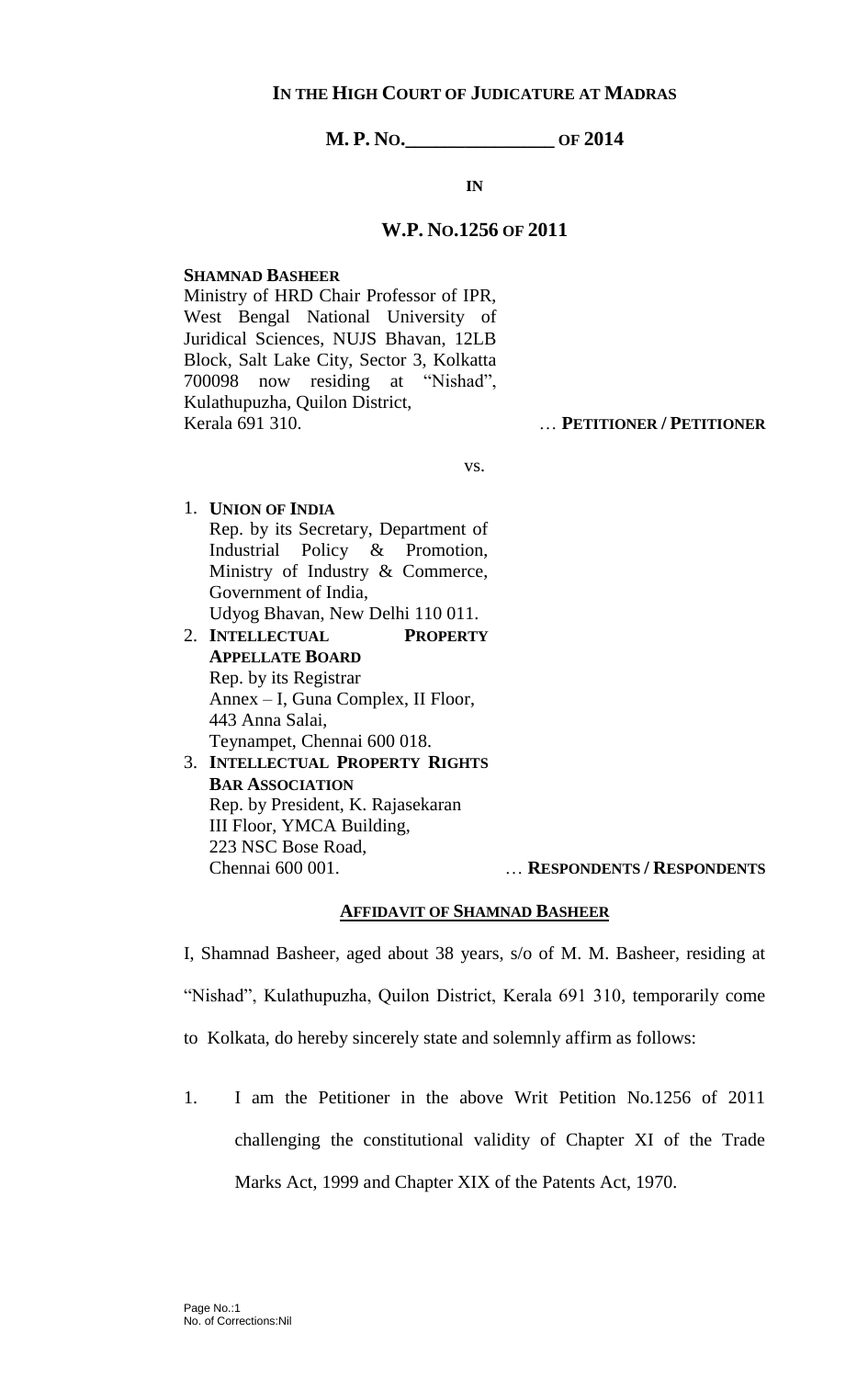- 2. In the main Writ Petition, the procedure and practice relating to appointment of the Chairperson and Members of the IPAB have already been challenged as not being in conformance with mandatory Constitutional requirements as held in various decisions of the Hon'ble Supreme Court of India as also various High Courts.
- 3. It is submitted that MP No.1 of 2014 was filed seeking a stay on the further proceedings of the Search-cum-Selection Committee and consequently on any decisions / actions that it may have already taken. I am advised that MP No.1 of 2014 came up for hearing on 06.08.2014 and this Hon'ble Court was pleased to direct the Respondents to file Counter within 1 week, and to specifically answer whether they were willing to appoint retired High Court Judge as Chairman of the said Search-cum-Selection Committee. I am further advised that the Hon'ble Court specifically stated that the Respondents ought not to precipitate matters and present a *fait accompli*, and that the learned Additional Solicitor General, also agreed that no actions would be taken. The matter was then posted to 14.08.2014 for further hearing.
- 4. It is submitted that MP No.1 of 2014 was filed on the basis of email response to an RTI query. A further RTI query was also filed, and during the day of 06.08.2014, response to this second RTI query was received along with various documents. This Miscellaneous Petition is filed based on the information so received.
- 5. It is submitted that the said Search-cum-Selection Committee was established by the  $1<sup>st</sup>$  Respondent under Office Memorandum of the Department of Industrial Policy & Promotion (DIPP), Ministry of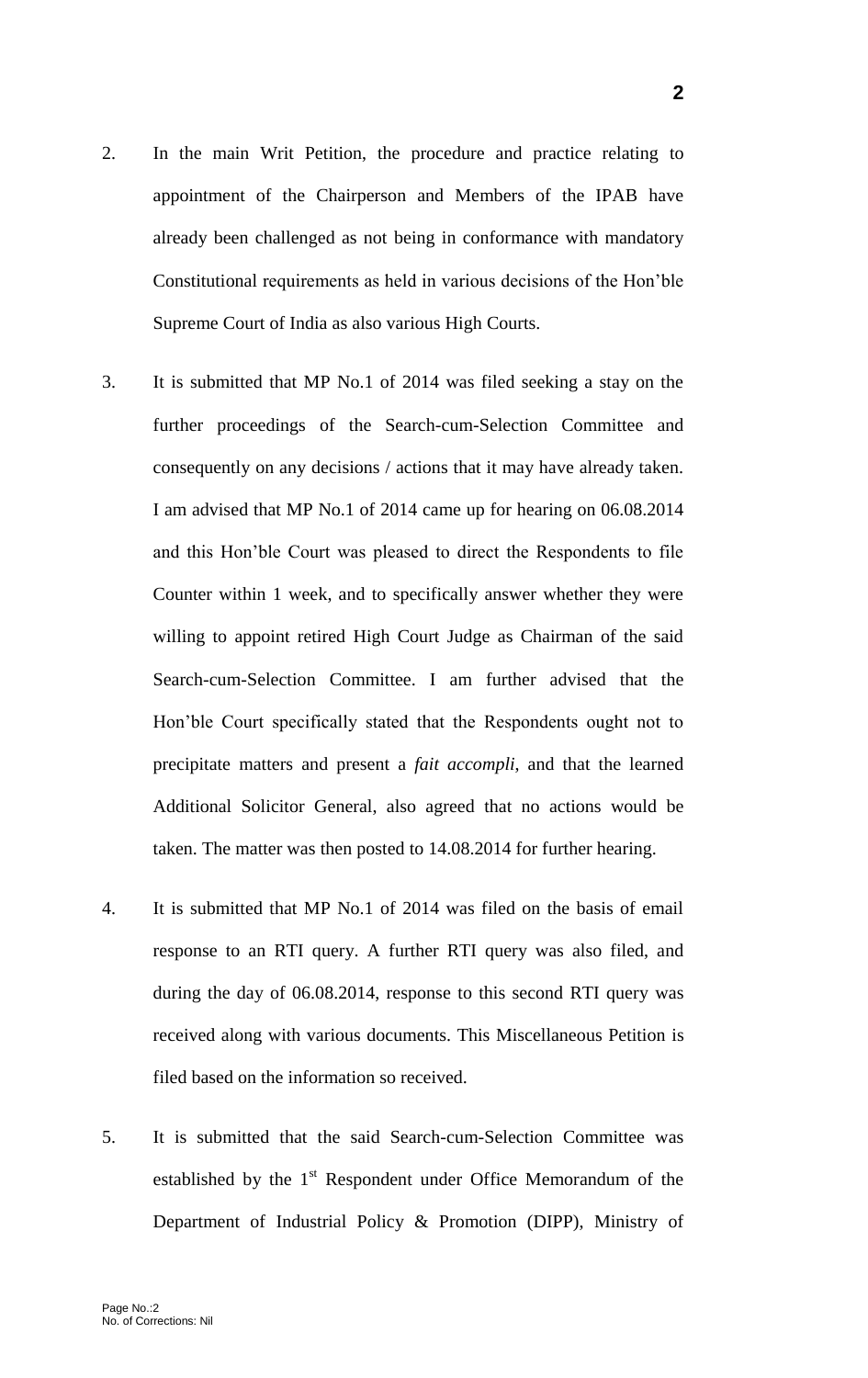Commerce & Industry, Government of India. A copy of this Office Memorandum No.7/11/2007/IPR-I/IPAB dated "May 2014" has been provided in the RTI response, and it states that "*it has been decided to set up the Search-cum-Selection Committee for the selection to the post of Vice Chairman … and Technical Member in the IPAB*", with the composition assailed in MP No.1 / 2014.

6. The supporting documents to the aforesaid Office Memorandum indicate that the discussions for appointment of the Vice Chairman and Technical Member of IPAB commenced at least as far back as 31.12.2013, where the file note records the former IPAB Chairman, Justice Mrs. Prabha Sridevan's (retired Judge, Madras High Court), objections that the Chairman of IPAB cannot be relegated to the status of a mere 'member' of the Search-cum-Selection Committee. This objection is dismissed in a cavalier fashion as follows:

> "*This issue was examined in the Department and it was decided that the composition could continue as such unless there is legal compulsion, i.e., outcome of a court decision. According to DOPT OM dated 30th July 2007 Ministries / Departments have the discretion to choose the Chairman of the Committee. The said guidelines also state that the Chief Executive of the Organisation of which selection is being made should also be included.*"

7. It is submitted that it appears from the file notes that this was put up for further approval, and on  $26.02.2014$  the Department of Personnel  $\&$ Training (Estt. (RR) Division) has disposed of the issue as follows:

> "*The proposed Search-cum-Selection Committee by administrative ministry for the both posts includes Chairman IPAB as member of Committee. It has been observed that the*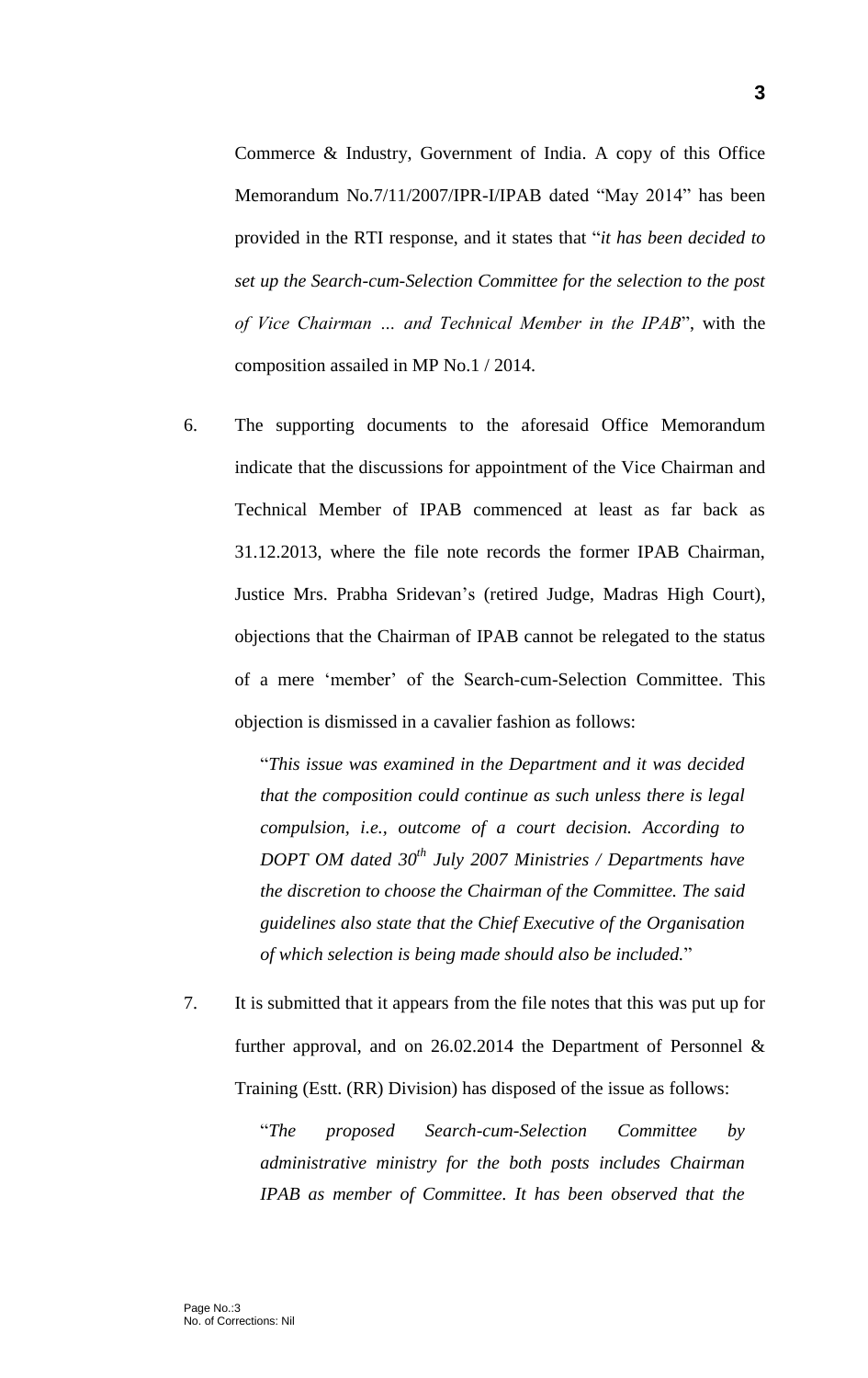*then Chairman IPAB had an issue of composition of the Searchcum-Selection Committee and have stated that the Chairman IPAB could not be a Member in the committee chaired by the Secretary DIPP. The administrative department have examined the issue and decided that this composition could continue as such unless there is a legal compulsion, i.e., outcome of a Court decision.*"

8. Thereafter on 05.03.2014 it appears to have been determined that:

"*There is no court decision or court case pending on the composition of the Search-cum-Selection Committee for selection of the Technical Members and Vice Chairman in IPAB. The issue raised by the then Chairman, IPAB on the composition of the Committee earlier had been examined in this Department and decided at the level of Secretary, DIPP that the present Searchcum-Selection Committee should continue unless there is compulsion i.e. outcome of a court decision.*"

whilst however also noting that the Hon'ble Delhi High Court in LPA No.86 / 2013 by order dated 08.04.2013 had directed the  $1<sup>st</sup>$ Respondent to "*keep the said report in mind while constituting a Selection Committee in future*." The 'report' referred to by the Hon'ble Delhi High Court is the objections filed by the previous IPAB Chairman, Justice Mrs. Prabha Sridevan (retired Judge, Madras High Court) that the Chairman IPAB ought to chair the selection committee as well.

9. It is submitted that it is utterly puerile for the  $1<sup>st</sup>$  Respondent to state that "*there is no court decision*" and that the "*present Search-cum-Selection Committee should continue unless there is compulsion i.e. outcome of a court decision*." The above extracted file note clearly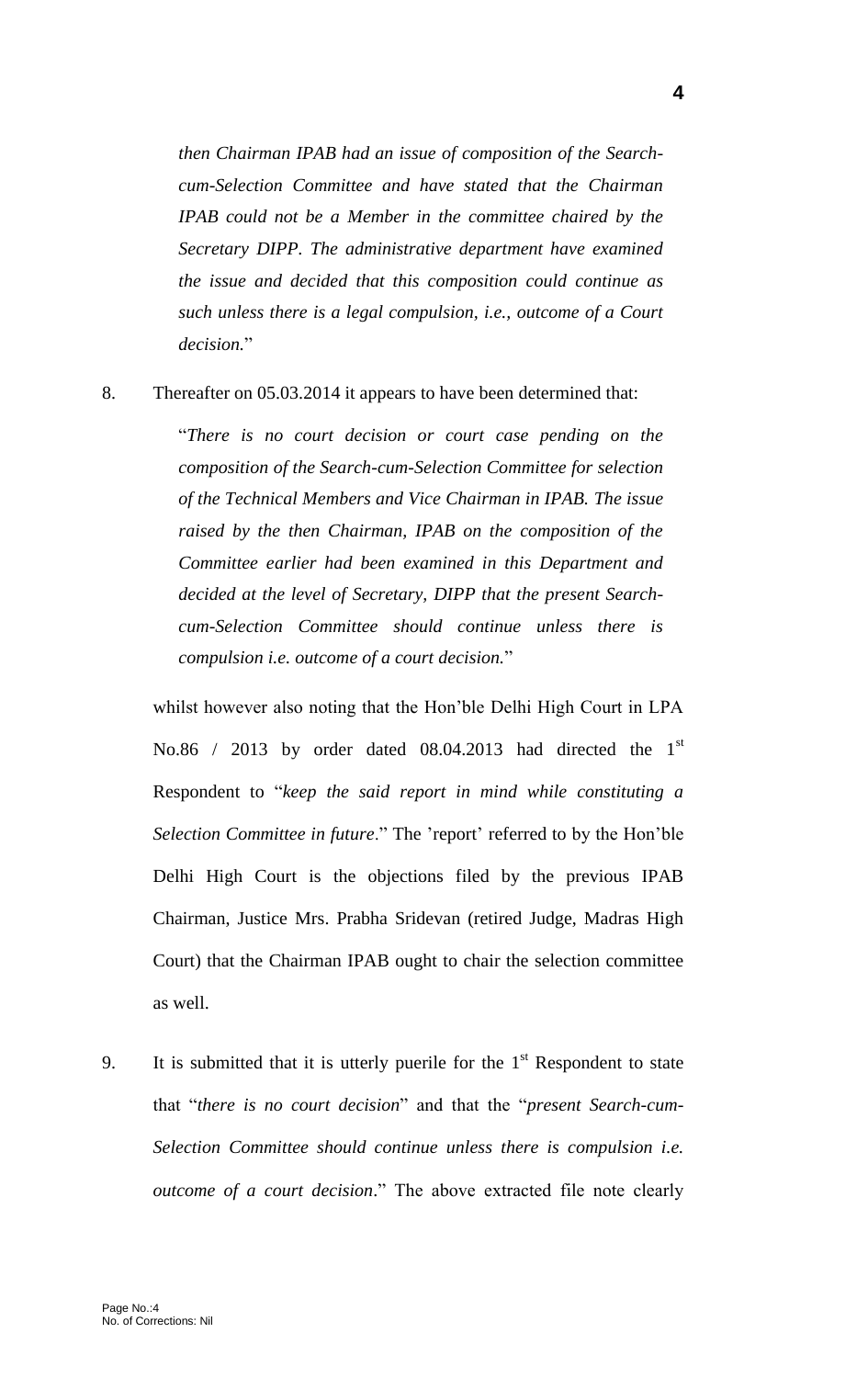refers to the Order of the Hon'ble Delhi High Court dated 08.04.2013 wherein the 1<sup>st</sup> Respondent is directed to "*keep the said report in mind while constituting a Selection Committee in future.*" The 1<sup>st</sup> Respondent has blithely ignored the very '*outcome of the court decision*' it disingenuously claims to await.

- 10. Finally on 01.05.2014, the Department of Personnel & Training (Estt. (RR) Division) appears to have approved the formation of the present Search-cum-Selection Committee.
- 11. Another illegality in the appointments sought to be made by constituting the present Search-cum-Selection Committee is that the post has not been advertised in any manner, nor have any applications been sought, other than for two letters dated 25.02.2014 addressed by Joint Secretary, DIPP to (a) Secretary Department of Legal Affairs, and (b) present Chairman IPAB, Mr. Justice K. N. Basha (retired Judge, Madras High Court). Further, the letters are very different in content and attitude. The letter addressed to Secretary, Department of Legal Affairs, requests "*a panel of names … for being considered for appointment to the post of Vice Chairman*" whilst the letter addressed to the present Chairman, IPAB, only requests "*the names of eligible and willing Members of IPAB for consideration for the post of Vice-Chairman*."
- 12. The above clearly militates against the principles set out in the *NCLT Case*, as submitted in the main WP and in MP No.1 / 2014, and not repeated herein only for brevity. The Hon'ble Supreme Court in the *NCLT Case* explicitly set out principles for the appointment of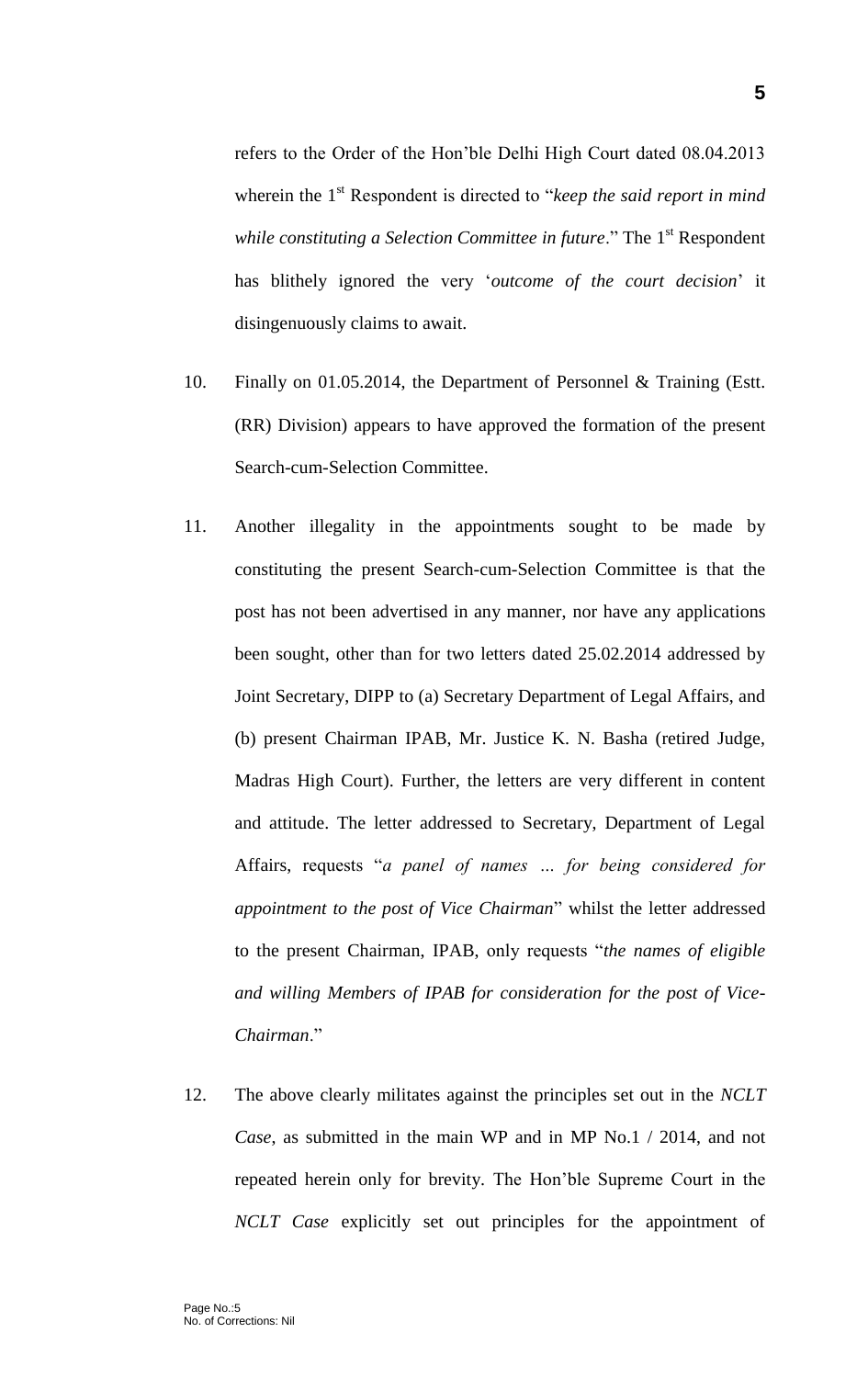Chairman and all other Members (Judicial and Technical) by any name called (including the artifice of Vice Chairman) to Tribunals. It is clearly impermissible to suborn a retired High Court Judge to the role of a collection agent of resumes from within the tribunal he chairs. More pertinently, who exactly is the Search-cum-Selection Committee searching for? If only the bureaucrat is entitled to suggest a panel for consideration, it would certainly be more likely that only bureaucrats would be on such panel, and ultimately only a bureaucrat would be appointed to the post. If the only non-bureaucrat, *i*.*e*., IPAB Chairman, is restricted to simply forwarding the names of willing applicants from a closed set, then in reality there is no 'search' for a suitable candidate being conducted by the IPAB Chairman. This belies the very name, *Search*-cum-Selection *Committee*. It would be only logical, and should be mandatory, that every member of the Committee is actively carrying out both 'search' and 'selection' functions, or at the very least is entitled to do so. If the function of the committee is only to 'select' from the pool of bureaucrats ready for post-retirement sinecures, then clearly the  $1<sup>st</sup>$  Respondent is playing a farce.

13. Eventually, the present Search-cum-Selection Committee held a meeting on 13.05.2014 and it was "*informed that four candidates had applied for the post of Vice Chairman, IPAB*" comprising (a) Mrs. Usha, the just retired Vice Chairman (seeking re-appointment), (b) Mr. DPS Parmar, the current Member Technical (Patents), and two bureaucrats, (c) Mr. R Raghupati, Additional Secretary, Department of Legal Affairs, and (d) Mr. Prabhakar Singh, Joint Secretary and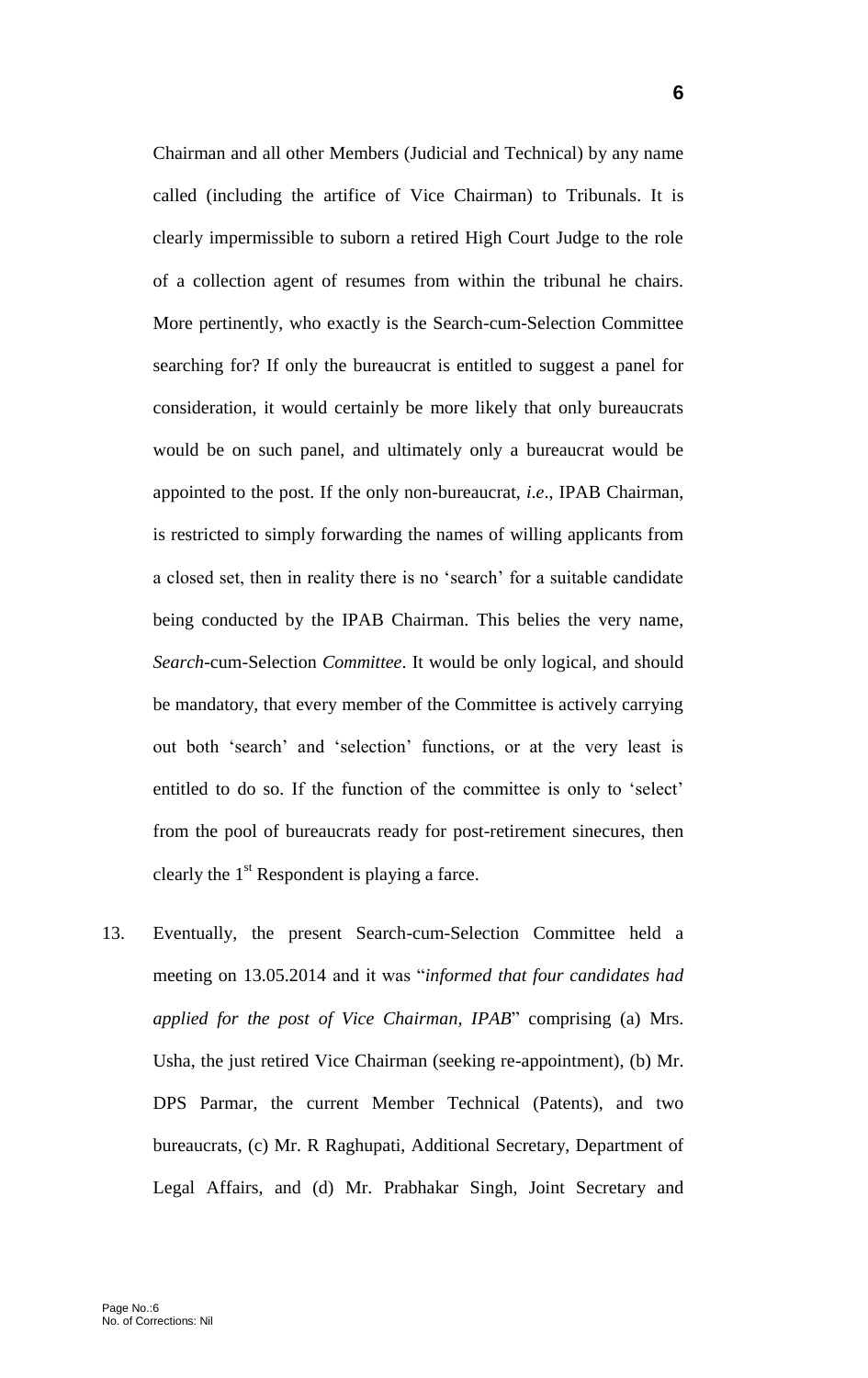Legislative Counsel, Legislative Department. It may be noted that only 3 of the 4 members of the Search-cum-Selection Committee attended the meeting. The DG, CSIR did not attend the meeting.

14. The meeting was adjourned on account of a difference of opinion on whether or not Mrs. Usha could be appointed. The only trained legal mind on the committee, with any real experience of the canons of interpretation, the present Chairman IPAB, Mr. Justice K. N. Basha (retired Judge, Madras High Court) was of the view that her appointment was permissible, and that *NCLT Case* should be strictly followed in the appointments. However, the Secretary, Department of Legal Affairs opposed the appointment on the basis that "*the Law Ministry has been taking a consistent stand that in the absence of any specific provision in the concerned Act, reappointment is not possible*." The Committee therefore has referred the matter to the Department of Legal Affairs with a request for an opinion from a Law Officer on the issue. It is submitted that both under the Trade Marks Act and the *NCLT Case,* as noted by the learned Chairman IPAB, Mr. Justice K. N. Basha (retired Judge, Madras High Court), it is permissible for Ms. Usha, if otherwise eligible, to be appointed as Vice Chairman. It is submitted that this is a well established point of law that needs no debate or opinion from a Law Officer. It is submitted that the request for an opinion on the bogey of re-appointment is nothing more than a tactic to subordinate the views of the learned Chairman IPAB, Mr. Justice K. N. Basha (retired Judge, Madras High Court). It is submitted that this is completely contrary to the *NCLT Case* wherein the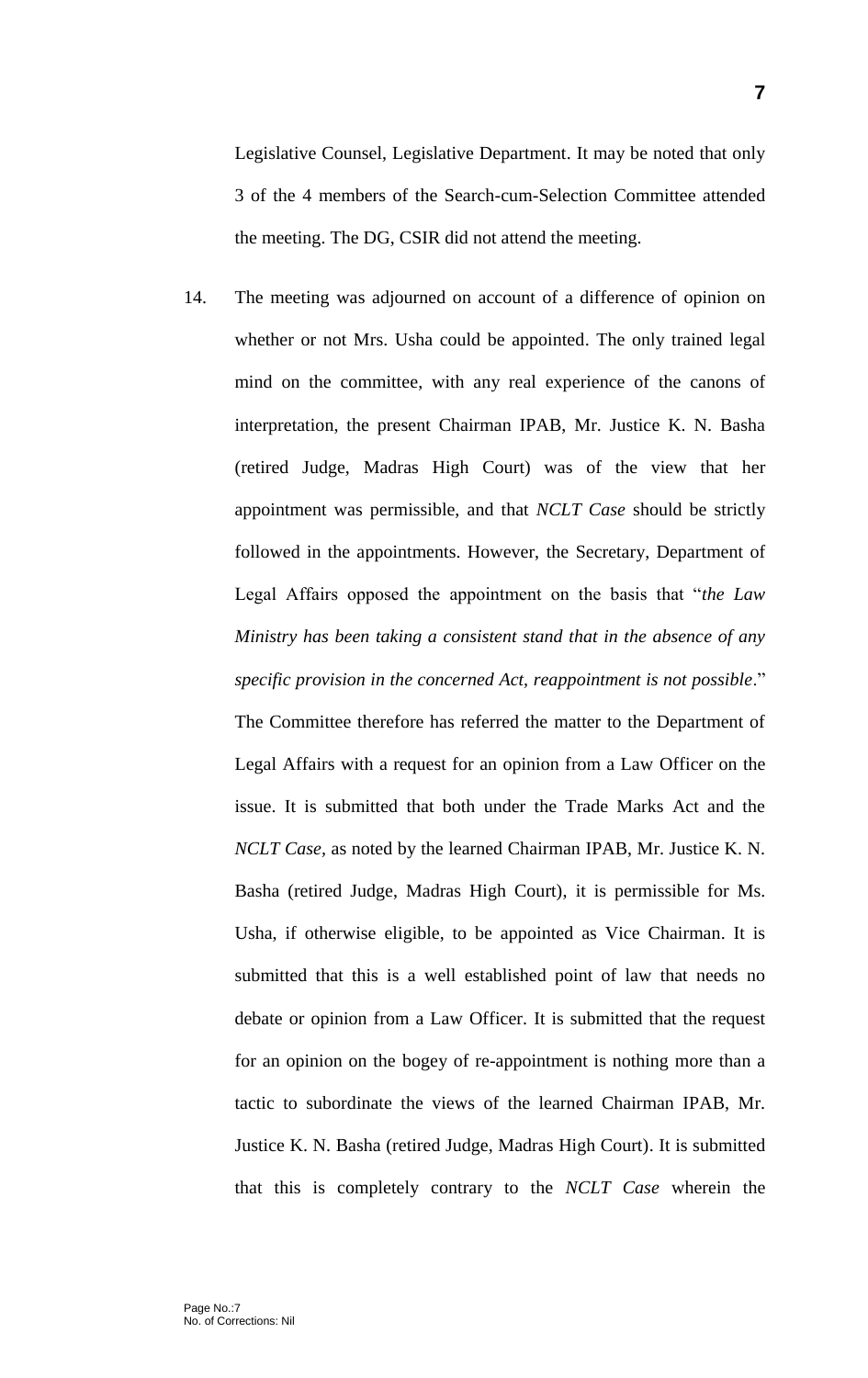underlying principle made clear is that judicial views must reign supreme in the appointments to tribunals.

15. It is submitted that the decision in the *NCLT Case* holds the field on the law relating to tribunals, and the prescriptions laid down by the Hon'ble Supreme Court in that decision are the minimum mandatory requirements to be followed in the establishment, composition and appointments to tribunals, including the IPAB to which this Writ Petition relates. With respect to the qualifications of Members (Technical / Judicial) to be appointed to the tribunal, the Hon'ble Supreme Court (*NCLT Case*, para.120) has made it clear that tribunals must be dominated by Judicial Members and that Technical Members are not necessary unless specific technical inquiry needs to be carried out. Candidates for appointment as Judicial Members must have established and proven legal experience measuring up to the standards of a Judge, and mere legal knowledge is insufficient. Hence bureaucrats are excluded from consideration for appointment as Judicial Member in tribunals, and may be appointed only as Technical Members, if such post is necessary, and even then, only from those holding rank of Secretary or Additional Secretary or higher. It is submitted that there has been absolutely no application of mind on whether a 'Technical Member' is at all required in relation to Trade Marks. It is submitted that there is absolutely no 'technical inquiry' required in relation to Trade Marks and hence no basis for appointment of any 'Technical Members'.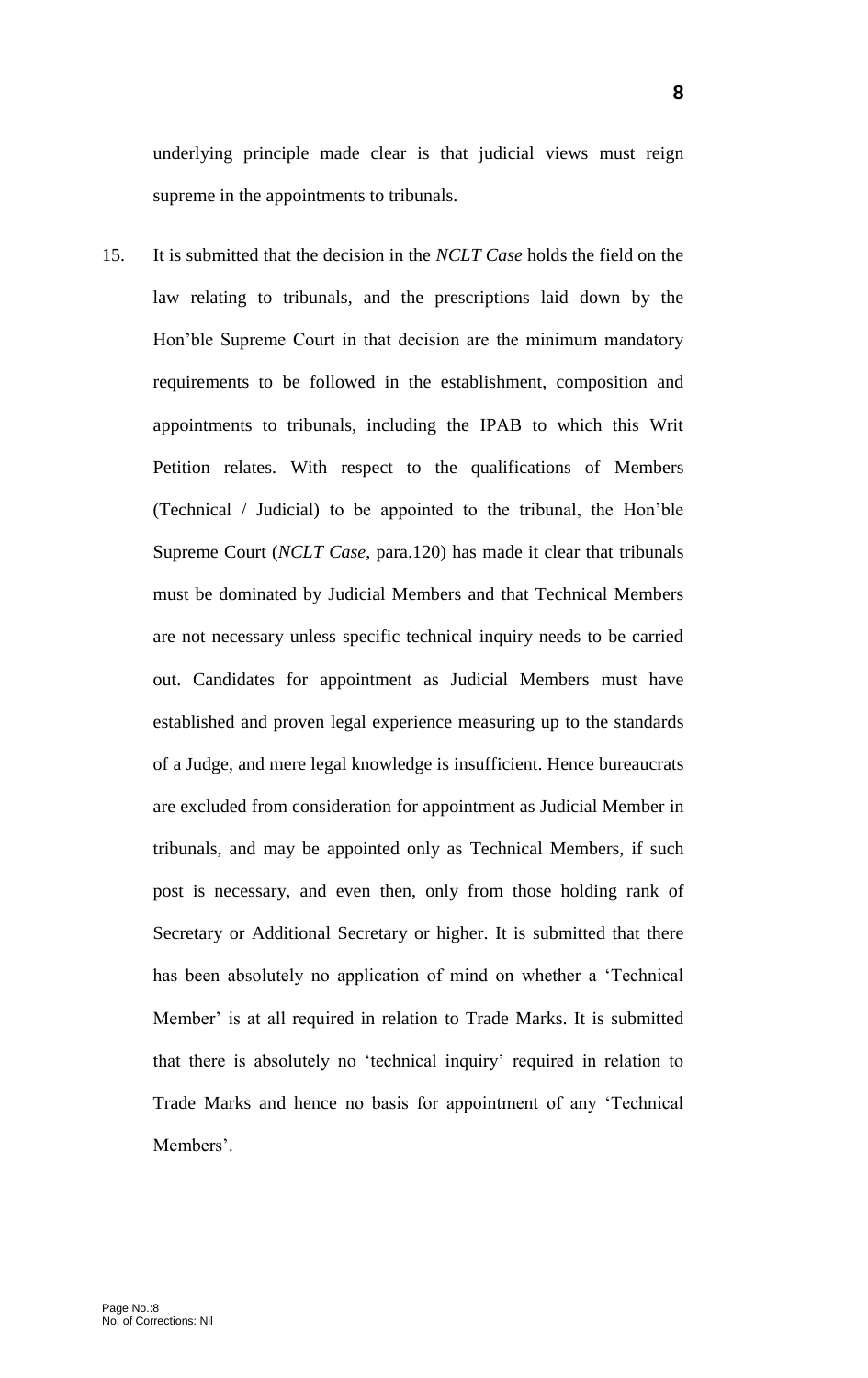- 16. It is submitted that, in view of the *NCLT Case*, of the said 4 candidates, only Ms. Usha appears to be likely eligible, whilst the other 3 are clearly ineligible for appointment as Vice Chairman which is a *Judicial* post under sec.2(k) Trade Marks Act. Mr. Parmar, being a Technical Member (Patents) has degrees in science and an LLB, but nowhere in his application does he claim any experience as an advocate or judge. In fact his resume shows him to be a career bureaucrat commencing with his first employment as Junior Field Officer in the Rubber Board. The other 2 applicants, being bureaucrats, are clearly ineligible for appointment as Vice Chairman since it is a *Judicial* post.
- 17. It is submitted that the entire above scheme mooted by the  $1<sup>st</sup>$ Respondent for appointing the Vice Chairman and Technical Members to IPAB does not satisfy the mandatory requirements as stipulated by the Hon'ble Supreme Court and accordingly ought to be set aside.
- 18. It is submitted that the above scheme adopted by the  $1<sup>st</sup>$  Respondent is the outcome of an Office Memorandum dated 30.07.2007. This Office Memorandum sets out the "*principles [to] be kept in view by all concerned while setting up Selection Committees and Search-cum-Selection Committees (for posts in autonomous organisations)*." With respect to autonomous bodies such as the IPAB, this Office Memorandum *inter alia* states:
	- (a) The principles generally applicable to department recruitments would apply, such as:
		- (i) Immediately after a post is created, Recruitment Rules for the same should be framed if the post is likely to continue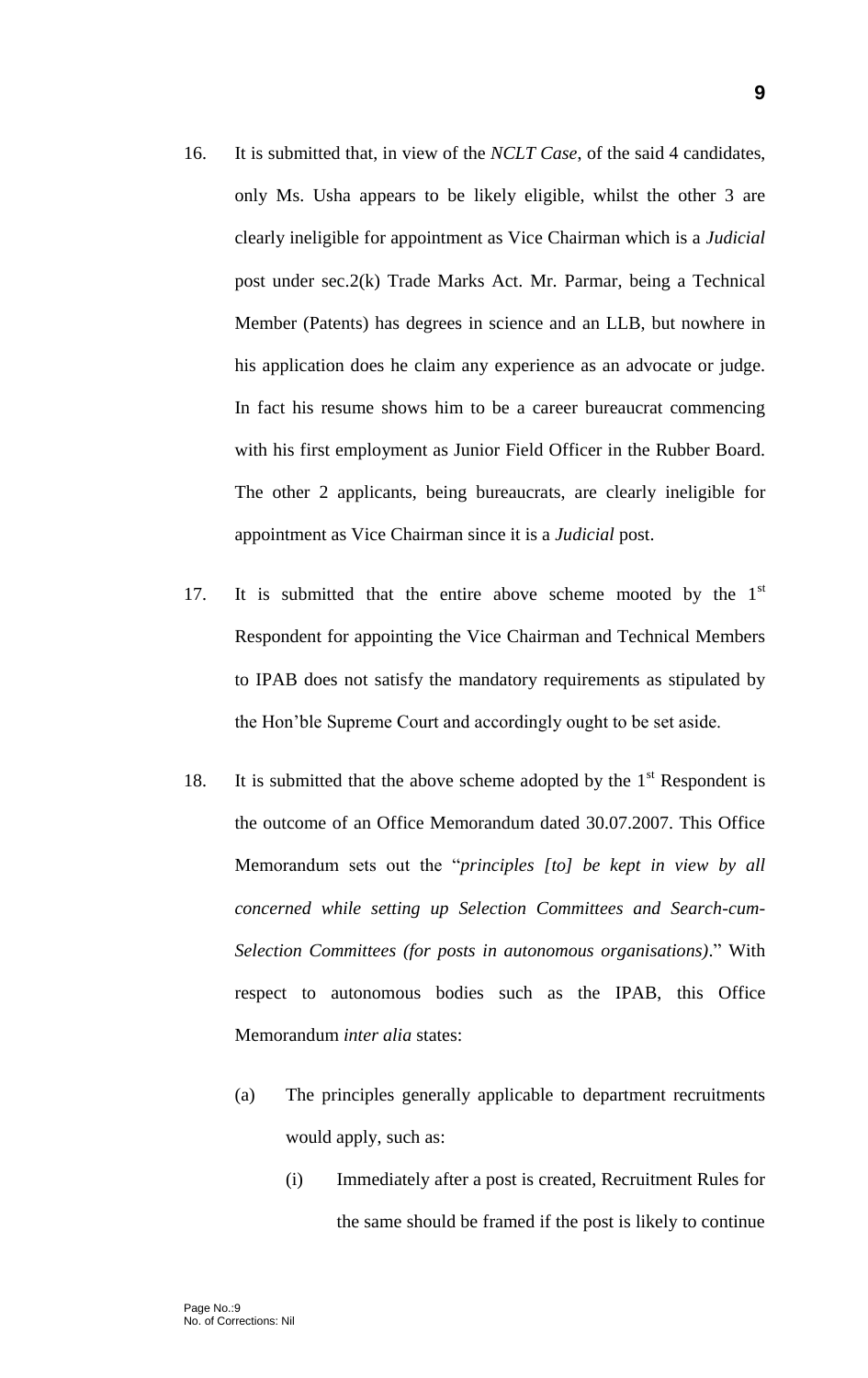for one year or more. Procedure of Search Committee cannot be a substitute for the normal recruitment process.

- (ii) Only in situations where advertisement may not result in adequate response that a Search Committee should be appointed. Search Committee cannot be a substitute for advertisement of posts.
- (iii) Members of the Search Committee should be at least one level above the post to which recruitment is being made.
- (iv) The committee should have persons of appropriate standing having acknowledged expertise in the relevant field of specialisation.
- (b) And in addition to the above, *inter alia*:
	- (i) Each Ministry / Department shall constitute a Searchcum-Selection Committee chaired by a person of their choice.
	- (ii) Extensions in tenure are to be considered by the committee.
	- (iii) Recruitment Rules for the post shall be formulated and shall be made widely known before the search.
	- (iv) The vacancy shall be widely advertised including on he Ministry / Department website, and a minimum of 4 weeks shall be provided for candidates to respond.
- 19. It is clear from the file notes provided in the RTI response that the  $1<sup>st</sup>$ Respondent has not followed even its own Office Memorandum, other than selectively to suit its purpose in appointing a bureaucrat to act as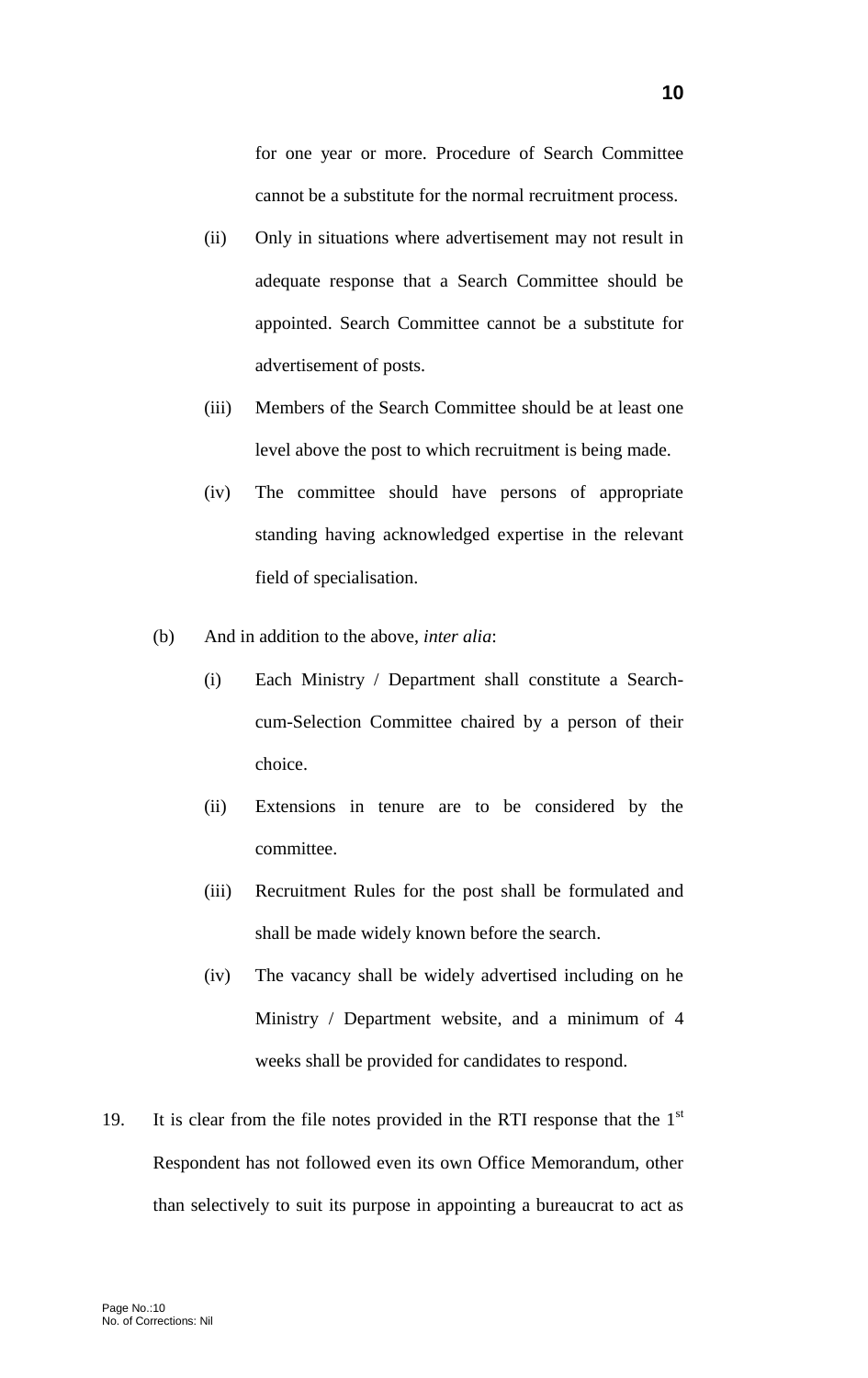Chairman of the Search-cum-Selection Committee. No recruitment rules have been framed for the post, though the IPAB was created as far back as 2003. The vacancy was not advertised in any manner. The Search-cum-Selection Committee is headed by a Secretary who is clearly not "*at least one level above the post to which recruitment is being made*." The committee consisted only of 1 member who had any standing in the relevant field, *i*.*e*., IP law / judicial capability.

- 20. It is submitted that a failure to appoint a Vice Chairman who is a Judicial Member strictly in accordance with the *NCLT Case*, *i*.*e*., only those who are Judges or are qualified to be Judges under the Constitution, would make a mockery of the law and the IPAB as an institution.
- 21. It is submitted that the above clearly establishes the urgent need for immediate intervention by this Hon'ble Court to set right the appointments process followed in respect of a judicial body that affects the real and valuable rights of all stakeholders, whether businesses (big and small), or individuals as creators holding patents that may be sought to be by infringed by vested interests. The IPAB is also the relevant authority under the Designs and GI Acts. Particularly the GI and Patent Acts, raise larger issues of public concern (such as patents for life saving drugs) and GI of goods with national / cultural sensitivity, and it is imperative that only highly qualified individuals who are truly independent be appointed.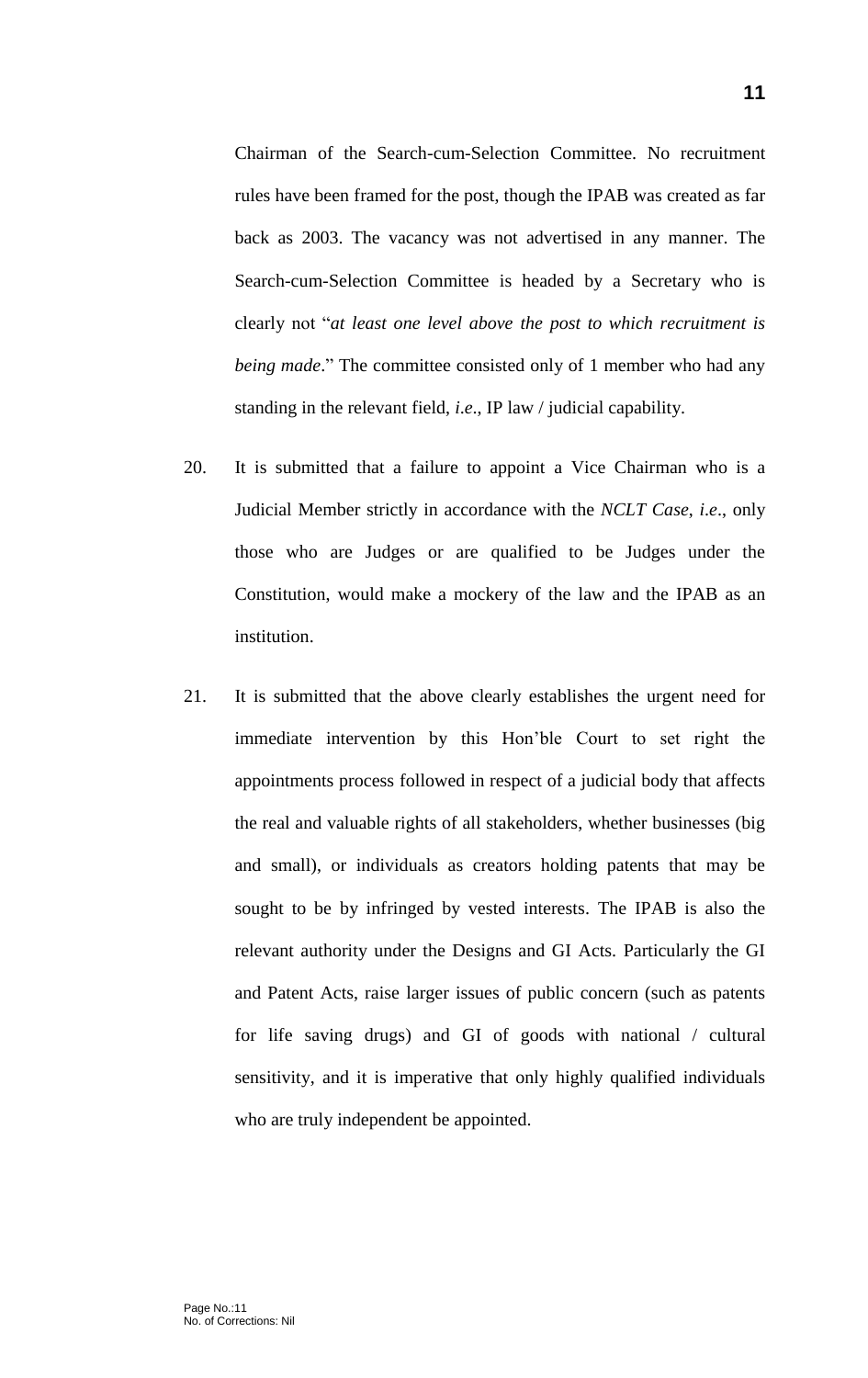- 22. It is submitted that the scheme adopted by the  $1<sup>st</sup>$  Respondent is in utter disregard for its own internal rules, *i*.*e*., the Office Memorandum, and is a clear violation of the law laid down in the *NCLT Case*.
- 23. It is submitted that the  $1<sup>st</sup>$  Respondent's Office Memorandum No.7/11/2007/IPR-I/IPAB dated "May 2014" violates the law laid down in *NCLT Case* and consequently deserves to be set aside. It is submitted that the Search-cum-Selection Committee formed thereunder ought to be directed to be wound up, and the  $1<sup>st</sup>$  Respondent ought to advertise the vacancy, and call for applications for the post of Vice Chairman and Technical Members of the Intellectual Property Appellate Board, and consider the applications received strictly in accordance with the law laid down by the Hon'ble Supreme Court in *NCLT Case*.
- 24. It is submitted that there is an urgent need to restrain the  $1<sup>st</sup>$  Respondent from taking any steps to appoint a Vice Chairman and Technical Members to the IPAB pending disposal of the main Writ Petition.
- 25. It is submitted that from the above narration of facts and legal principle the Petitioner has made out a strong prima facie case and has shown the grave danger of irreparable harm to the judicial system. It is submitted that the balance of convenience must always lie in favour of securing compliance with public law, and implementing the judgements of the Hon'ble Supreme Court.
- 26. The Petitioner humbly craves leave to submit further affidavits and documents as may be necessary with the leave of this Hon'ble Court.